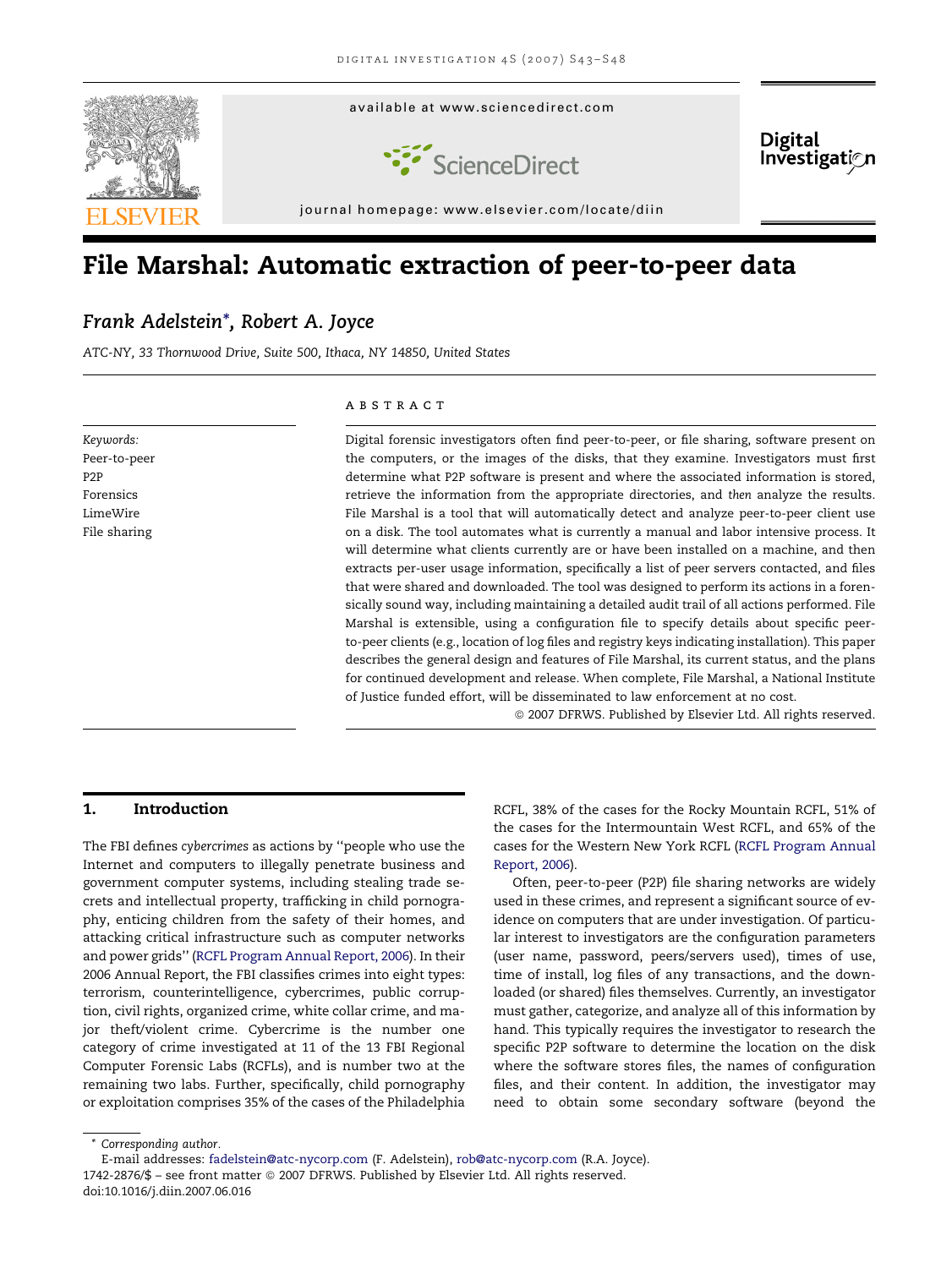investigator's normal tools) that translates a log or cache file into a human-readable format. Clearly, this is a time-consuming process, can yield inconsistencies, and can result in problems with the forensic integrity of the examination. Investigators need tools that automate this process and bundle together all of the information relating to each P2P network.

Currently there are a few dozen networks and several dozen P2P programs in general use on the Internet. While a small handful of programs comprise the majority of P2P usage, each program is slightly different. Having a customizable tool that processes evidence from many different P2P clients would be of great benefit to investigators. Few tools exist for examining P2P systems. [KaZAlyser](#page-5-0), probably the best known, analyzes FastTrack-based systems, such as Kazaa, iMesh, and Grokster. However, it is not extensible to non-FastTrack systems, and analyzes the database files generated by the P2P client after they have been found. It does not determine what clients have been used. General purpose forensic tools like En-Case can be extended through scripting, but are not designed to analyze P2P evidence and cannot easily parse P2P systems' configuration files or database formats. In general, most P2P analysis is done by hand.

The problem is how this automated extraction and analysis can be done in a cost-effective, yet extensible way. It is essential that the analysis tool must allow knowledge of new P2P software tools to be added through the use of ''plug-ins'' or configuration files. In addition, the process must be done in a forensically valid way. Specifically, it must give consistent and accurate results for every run. The process cannot be a ''black box''; it must be well documented.

## 2. File Marshal

File Marshal is a digital forensic tool for the extraction and analysis of data from peer-to-peer software on client machines. File Marshal will automate the tedious and time-consuming process of looking for evidence of peer-to-peer usage. File Marshal will perform these tasks in a forensically valid way and present them in an easily readable form onscreen and in a format that can easily be incorporated into a report. File Marshal's modular, extensible design will make it possible to add extensions for new types of peer-to-peer clients and networks.

File Marshal quickly determines what P2P clients were present on a disk image and presents per-user information on those clients, including shared files, downloaded files, and peer servers. File Marshal consists of two components, the graphical user interface, called the front-end, and the command-line based back-end. The front-end mediates interactions with the investigator and formats the data. The back-end searches the file system for directories and files, and interprets the contents of registry files.

In this section, we describe the overall operation and capabilities of File Marshal. The first subsection describes the three modes of operation. The next subsection describes logging and report generation, followed by a description of search capabilities. The registry library is described next, followed



Fig. 1 – File Marshal investigation process.

by the File Marshal user interface and the back-end configuration file.

#### 2.1. Three phases of operation

File Marshal operates on a mounted disk image. $1$  An investigator invokes File Marshal, creates an inquiry, and starts the analysis. There are three phases to the investigation: discovery, acquisition, and analysis, plus report generation at the end. Fig. 1 shows the phases and the information each phase passes to the next.

In the discovery phase, File Marshal examines the target disk image and determines what peer-to-peer clients are currently, or were previously, installed. To perform this check, File Marshal looks for the presence of files, directories, and registry keys and values. The configuration file, discussed in Section [2.6,](#page-3-0) specifies the artifacts that indicate if a particular client was installed. In some cases the programs may have been deleted, but the data directory remains. Registry keys for user preferences may also persist after the user uninstalls the P2P client, or reside in backup versions of the registry generated when the operating system creates a system restore (check)point. Files are specified by a pathname. In addition, they can be specified by a hash (currently MD5, but others can be supported). Registry entries can include the (sub)keys, values, and their data.

In the acquisition phase, FileMarshal gathers user-specific usage information for specific P2P clients. For each user, File Marshal gathers configuration and log information, including peer or bootstrap servers contacted, files downloaded and shared, and other forensically relevant data maintained by the specific P2P client. Again, the specific files are defined in the configuration file. If special code is required to display a file (e.g., to decode a hash list or date format), the configuration file lists the Java modules (classes) to be used for parsing; new parsers can be created as needed using a straightforward API.

In the analysis phase, File Marshal displays the information gathered, and allows an investigator to view details, such as the contents of files, and sort data by various fields (IP number

 $1$  While nothing in the design and implementation precludes File Marshal from running on a live system, this effort focuses on analyzing disk images.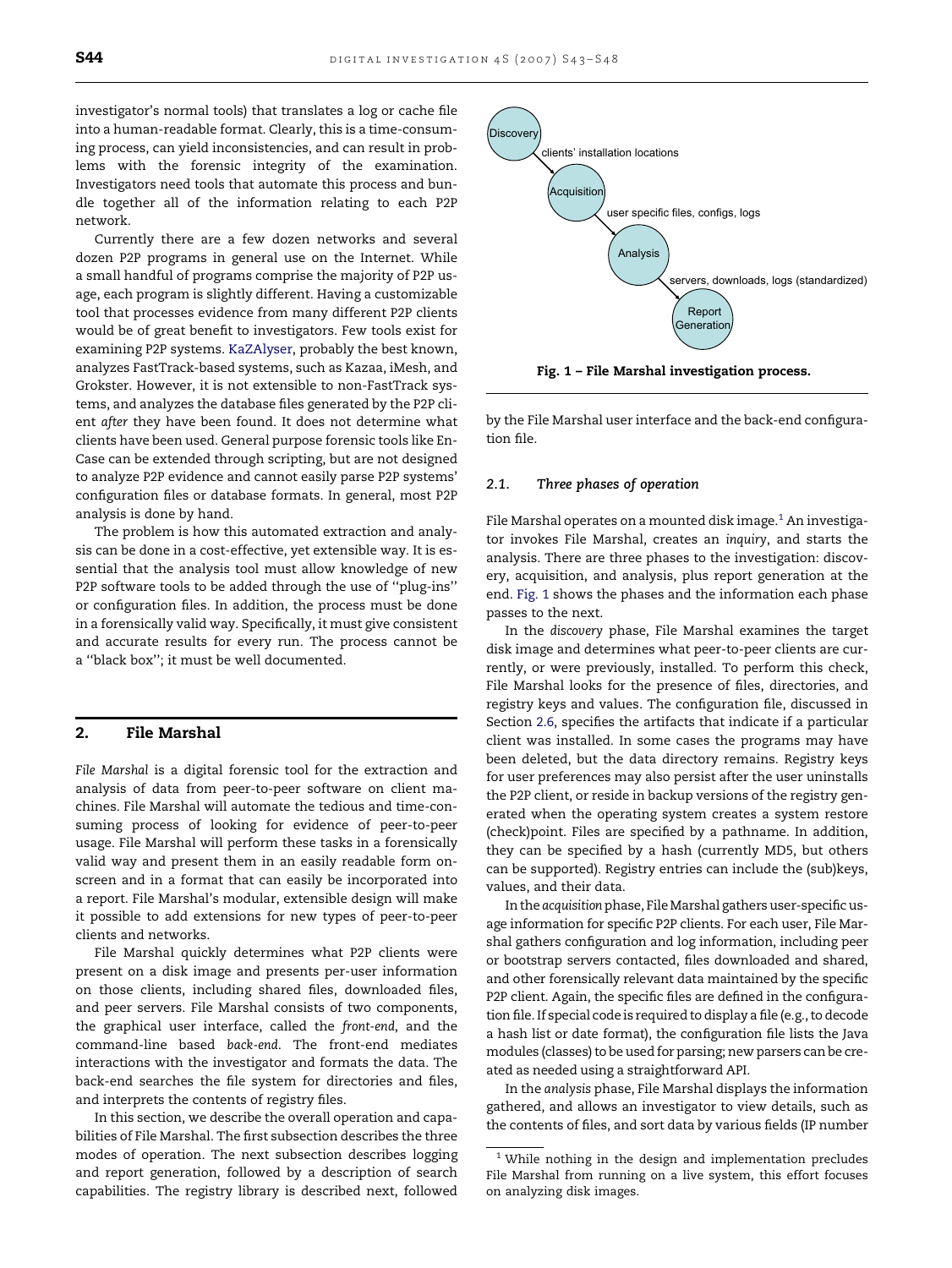

Fig. 2 – File Marshal audit log.

of server, date last contacted, etc.). Investigators can view downloaded files by launching an appropriate viewer (e.g., Acrobat for PDF, Firefox for HTML, Photoshop for an image), and display details on configuration and log entries, as well as search for files based on hashes or a set of hashes, such as NIST's National Software Reference Library (NSRL) or the National Center for Missing and Exploited Children's (NMEC) databases.<sup>2</sup>

#### 2.2. Logging and report generation

File Marshal logs all operations it performs. The log file provides very detailed, low-level information on what actions were performed, thus maintaining the forensic integrity of the investigation. The log file provides details on how the back-end tool was invoked, as well as any return or error codes. Fig. 2 shows an example of viewing the audit log, which contains entries showing the actions taken during the acquisition mode. The audit log is not intended to be easily readable by humans, but rather it allows investigators to verify exactly what actions were taken (and by the same token, what was not done) during an investigation, and would be appropriate to be included as an appendix in a report.

File Marshal generates a summary report of the findings in a format that can be included in an investigator's report. Initially, supported formats will include HTML and PDF, so that File Marshal reports can be easily inserted into a larger forensics report.

As part of maintaining forensic integrity, File Marshal automatically hashes the output from the back-end tool. File

Marshal can also compute the hash of any acquired file. Since the investigator will be using a static file system, the tool used to originally image the disk may have already computed hashes of these files. In that case, the forensic integrity of the investigation is strengthened; the hashes computed by File Marshal corroborate the data it finds with that of the imaging tools.

### 2.3. Search function

File Marshal will allow the investigator to search for various usage-specific items. This includes IP addresses and DNS names of peer servers, names of files, and file hashes (MD5, SHA-1, etc.). For instance, if an investigator wants to trace all contacts with a particular sever, the search tool would return all contacts regardless of the P2P client or clients used.

#### 2.4. Registry library

In the discovery phase, File Marshal looks for artifacts indicating that a P2P program has been installed or used. One artifact it examines is the registry. However, because File Marshal performs an offline analysis of static registry files, there is little support for retrieving keys and values from a file (as opposed to the registry of the running system). Therefore, using documentation of the registry file format found on the Internet, we created our own library to support parsing and interpreting registry files.<sup>3</sup> The library routines support enumerating keys

 $2$  NSRL is available at [http://www.nsrl.nist.gov.](http://www.nsrl.nist.gov/) NMEC is only available to law enforcement.

<sup>&</sup>lt;sup>3</sup> Limited information on the format of the registry file exists. We used the information from the URL [http://home.eunet.no/](http://home.eunet.no/pnordahl/ntpasswd/WinReg.txt) [pnordahl/ntpasswd/WinReg.txt](http://home.eunet.no/pnordahl/ntpasswd/WinReg.txt) as a source and verified the results using regedit.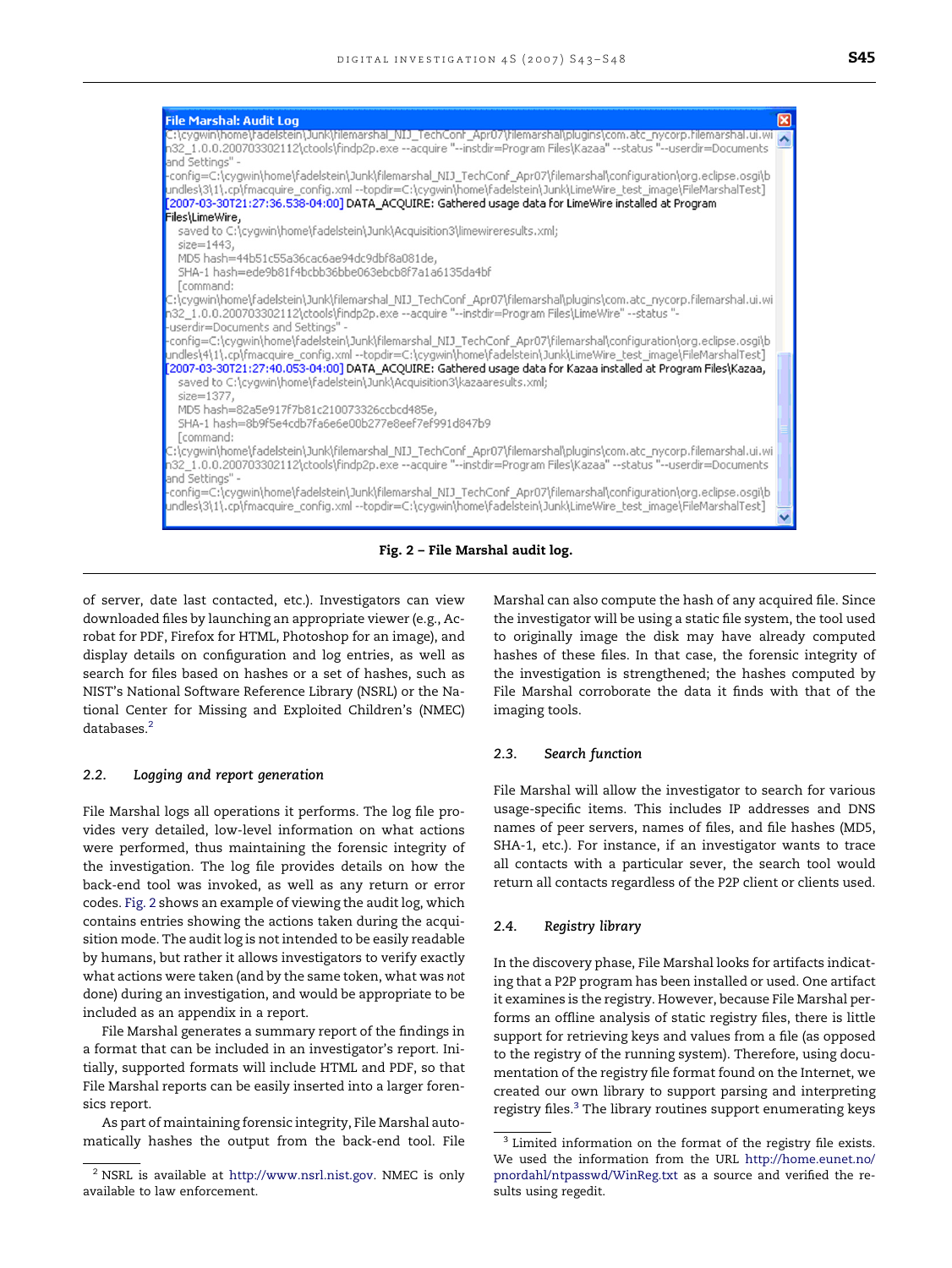<span id="page-3-0"></span>

Fig. 3 – The File Marshal user interface.

(and subkeys), their values, the type associated with each value, and the data content of each value. In addition, it supports directly looking up a key by name. It will also support retrieving the mtime (modification time) and the access control list (ACL) associated with a key.

Because the library supports reading any registry file, File Marshal could examine alternate or backup registry files, in case some of the keys had been purged from the active registry when the computer was seized and the disk imaged. This will provide greater flexibility with respect to detecting the presence of peer-to-peer software.

As this library matures, we will make it available as an open-source tool for inclusion in other software or forensic research.

#### 2.5. User interface

The File Marshal user interface, shown in Fig. 3, presents information about each P2P client it detects.<sup>4</sup> Within each tab (one tab per client), it presents information specific to each user account in the disk image that has evidence relating to using that client. In the example, two client tabs are shown, LimeWire and Kazaa, with the LimeWire tab selected.

The installation information provides details about where the client was installed, what version, and whether it is a full or partial installation. Partial installation indicates that a P2P client has been on the system but has been (at least) partially removed. In addition, a web page link provides more information about the client when clicked. Future versions will show more installation details, such as the install date, if available.

The usage section describes how that client was used by specific users. A pull-down menu allows the investigator to select individual users or ''All users combined'' to view all P2P activity on the disk image. At the bottom of the window, three tables provide summary information on peer servers, shared files, and log entries.

#### 2.6. Configuration file

The differences between most peer-to-peer client programs are generally limited to the file paths they use, and the format of the information in configuration, cache, and log files. File Marshal uses a configuration file to specify the particular details of a peer-to-peer client. Adding support for a new client requires creating a new configuration file to describe the

<sup>4</sup> Note: The figure shows a test case in which LimeWire was used to gather various legal images from public sites.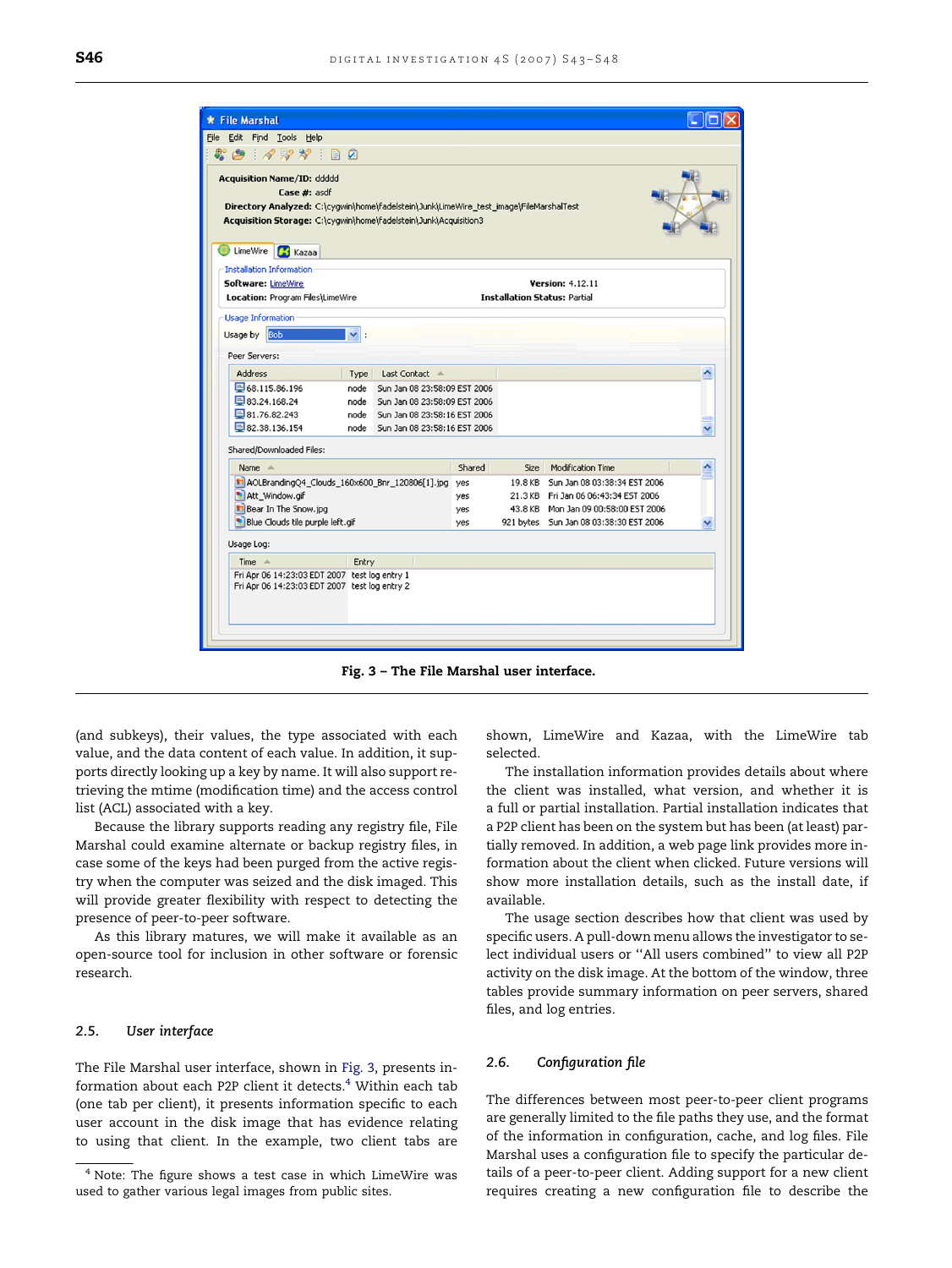```
<?xml version="1.0" encoding="UTF-8"?> 
<ClientConfig xmlns= 
         "http://www.atc-nycorp.com/filemarshal/acquisitionconfig/2007/01"
        version="0.8"> 
  <!-- Generic name -
   <Network>Gnutella</Network> 
   <!-- Specific instance name --> 
   <Name>LimeWire Pro</Name> 
   <Version>2.3b</Version> 
   <Module>com.atc_nycorp.filemarshal.module.limewire</Module> 
   <InstallationArtifacts> 
     <Directory name="Program Files/LimeWire"/> 
     <File name="Program Files/LimeWire/LimeWire.exe" 
            md5="9fe8ed98b63ca6ac4dabf15025482916" 
            version="4.12.11" /> 
     <File name="Program Files/LimeWire/LimeWire.jar" 
            md5="0b27fda0142b4b9559f936a9c3ebbdb8" /> 
   </InstallationArtifacts> 
   <UsageArtifacts> 
     <!-- Acquire mode --> 
     <Data type="config" name="limewire.props" path="$FM_USER/.limewire" /> 
     <Data type="log" name="createtimes.cache" path="$FM_USER/.limewire" /> 
     <Data type="cache" path="$FM_USER/.limewire/fileurns.cache" /> 
 <Data type="log" path="$FM_INSTALL/install.log" /> 
 <Data type="cache" path="$FM_USER/.limewire/gnutella.net" /> 
 <Data type="shared" path="$FM_USER/Shared" /> 
 <Data type="shared" path="$SYSTEMROOT/limewire" /> 
   </UsageArtifacts> 
</ClientConfig>
```
Fig. 4 – LimeWire client configuration file (XML format).

new client, and possibly adding a module (or plug-in) to the user interface to display any information that is unique to the new client. This allows File Marshal to be easily extensible to support new P2P clients that are released.

The configuration file is an XML file. It has three sections: client data, installation artifacts, and usage artifacts. An example of a client configuration file for LimeWire is shown in Fig. 4.

The first section specifies client data. This includes details about the P2P client, including its name and version, and the name of the module that handles displaying information about this client. The example specifies that this file describes version 2.3b of LimeWire Pro, which is part of the Gnutella class of peer-to-peer networks.

The second section specifies installation artifacts, for example files, directories, and registry keys, which indicate that the client is or has been installed on the system. The files and directories are specified by path. Also, files can include an MD5 hash attribute to match the content of the file in addition to its name, and a version attribute to indicate that the file is the binary for a specific version of the client. This supersedes the version information in the client data section. If all entries in the installation artifacts match, File Marshal describes it as a ''full'' installation. Similarly, if only some entries match, it is described as a ''partial'' installation. If none match, File Marshal will not display information on the client. However, the report will include a list of all clients for which File Marshal searched. In the above example, the artifacts include a directory, the executable file, and a ''.jar'' file. Since LimeWire does not use installation-wide registry keys, no registry keys appear in this example.

The third section specifies usage artifacts, which include four types of files: log, config, cache, and shared. Log files contain information about how the program was run, for example search terms that were used. Configuration files specify how the client is set up, and may specify where log files are stored. Cache files store temporary results, such as what peer servers have been used, or what files have already been retrieved. Finally, shared folders contain downloaded files and files that are to be shared with others. File Marshal will distinguish downloaded and shared files, if the P2P client does. In the above example, limewire.props is the configuration file, install.log is the log file, Shared and limewire, in different directories, are two directories for shared files, and fileurns.cache and gnutella.net are cache files.

The literal \$FM\_USER is replaced by all user home directories on the disk image. Specifically, File Marshal will iterate over every user directory, searching for files that match the pattern specified in the path. \$FM\_INSTALL is replaced by the base directory in which the client is installed. All other names that start with a dollar sign (\$) are replaced with the corresponding environment variable, if it exists, or an empty string otherwise.

The ''module'' specified in the client data section of the configuration file, e.g., com.atc\_nycorp.filemarshal.module. limewire, is Java code that the graphical user interface (GUI) front-end uses to display the files, specifically client-specific files such as log and configuration files. For example, the display module shows log file dates in a uniform way in the interface even if one client's log file uses year–month–day and another uses number of seconds since the Unix epoch (January 1, 1970).